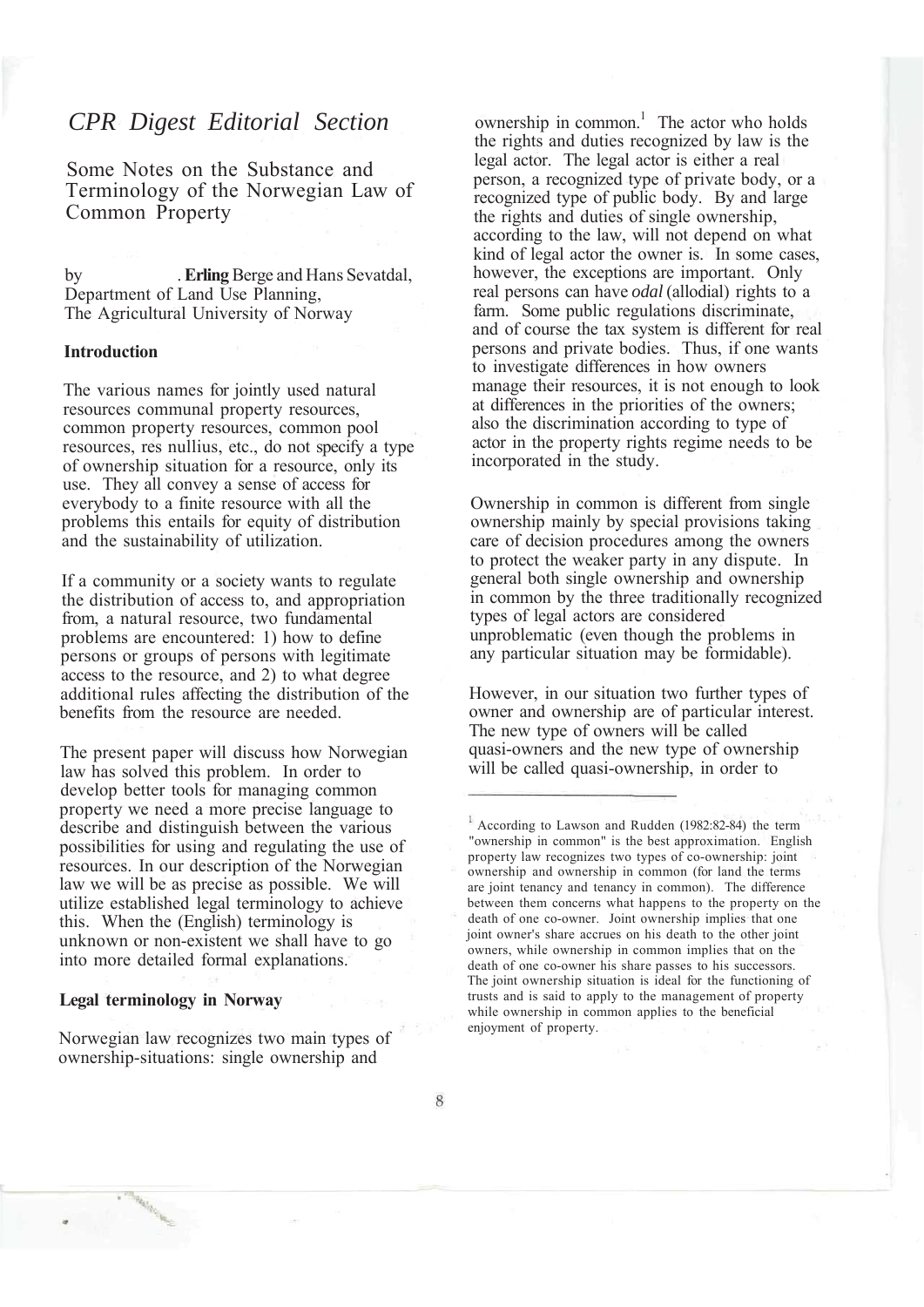emphasize that they share important characteristics with legal actors and legally recognized ownership without being legally recognized as owners or ownership.

# **TYPES OF OWNERS AND OWNERSHIP** Legally recognized types of owners 1. public bodies 2. private bodies 3. real persons Quasi-owners 4. estates e.g. farms or fishing vessels Legally recognized types of ownership 1. single ownership one legal actor holds title 2. ownership in common more than one legal actor holds title Quasi-ownership

One may say that the right to use some resource is quasi-owned if it is inalienably attached either to quasi-owners or to legal actors in their capacities of being residents in an area or citizens of a state. Besides inalienability, the quasi-ownership of some resource is different from ordinary ownership in the protection afforded by society. It depends less on statutory law and more on customary law and continuous use than ordinary property rights.

3. joint quasi-ownership

The quasi-owner can also be thought of as an estate in its capacity as a cadastral unit. An estate is not a legal actor, but the right to use some particular resource can be inalienably attached to an estate. The ability of estates to hold resources in quasi-ownership is the basis for calling them quasi-owners. The right to resources held in quasi-ownership may be annulled (extinguished) by loss of citizenship or by exclusion from particular areas (or registers

as the case may be), but not transferred independently of the estate. Selling the estate implies selling those particular rights as well. If the quasi-owner ceases to exist, the resource held in quasi-ownership will either also cease to exist or revert to the co-owners in case of joint quasi-ownership, or to any descendants of the estate in case of ownership in common.

This kind of relationship between a farm and some particular right has existed for a long time in Norway. It could be in the form of holding a certain proportion of all "assets", the ground itself included, or it could be in the form of the right to use some particular resource. The latter situation implies that use rights are separated from ownership to the ground. Separation of the right to use particular resources from the title to the ground is very common and can be found in a variety of forms. Thus various kinds of use rights to resources like pasture, wood, hunting and fishing have been attached to farms in this way. Recently a similar situation has arisen in the relation between fishing vessels and fish quotas (the registry of fishing vessels then performs the same role as the cadastral register).

Quasi-ownership of the ground in some commons will imply ownership in common also for other resources in the area while quasi-ownership of usufruct implies joint ownership. If for example two farm estates, both with rights to hunting in the commons, are joined, the new estate will not have the hunting rights of both the former farm estates, only the hunting rights of one quasi-owner. Only if quasi-ownership of the ground in the commons is included among the assets of the farm, will the hunting rights increase with the share of the ground.

The quasi-ownership relation is the basis of the legal construction which is called *allmenning* in Norwegian. Literally the word *allmenning* means "owned by all" and is used to denote an area which can be used freely by all. In this interpretation it has the same meaning as the commons, but in legal terminology the word has taken on a specific and precise meaning.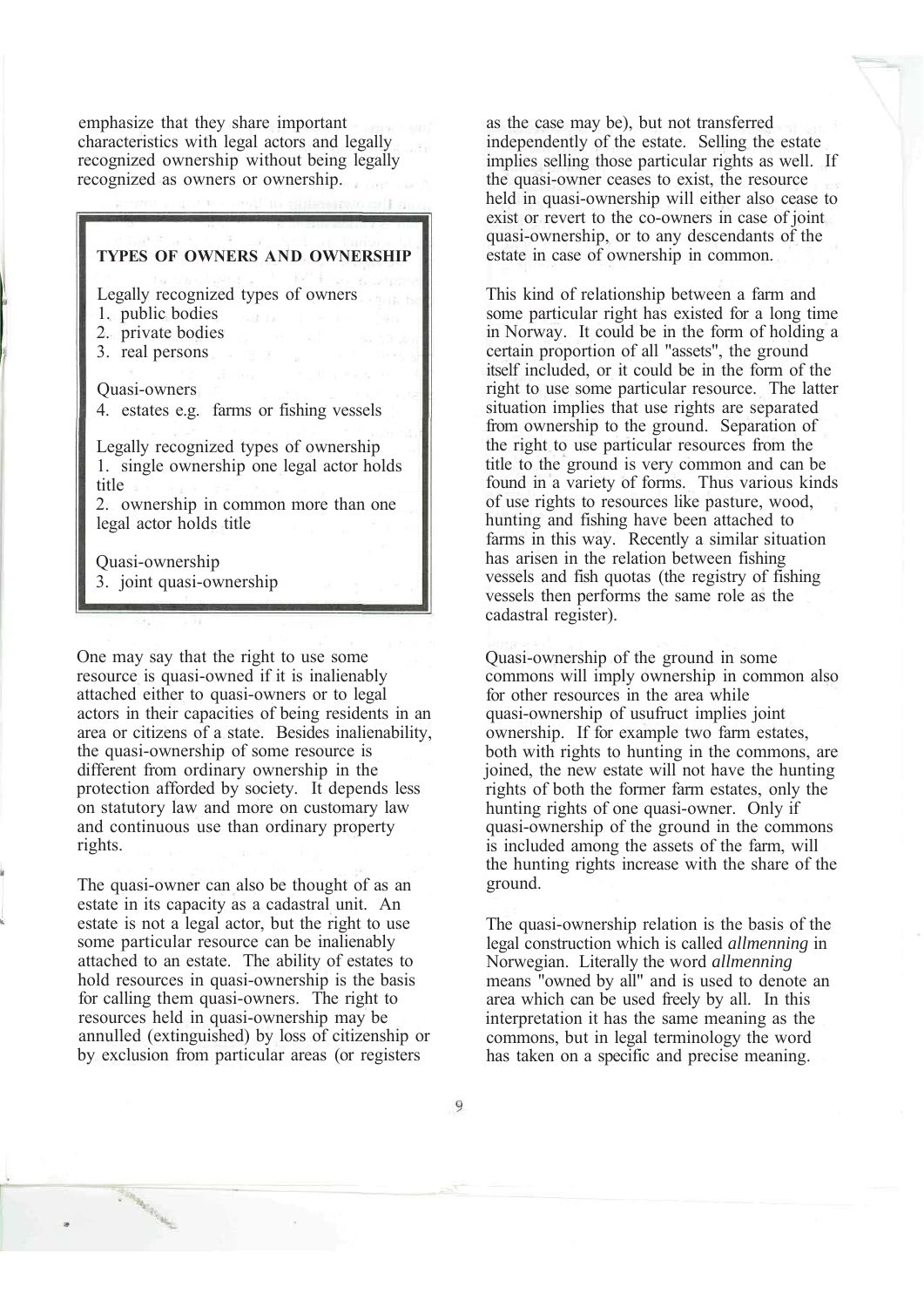Here it means an area, most typically forests, mountains or other outfields, in which the members of a local community or some group of farm estates hold, in joint quasi-ownership, most of the rights to most of the resources. The title to the ground is normally held by the state *(state-allmenning),* but in a few cases it is held by the farm estates in joint quasi-ownership *(bygde-allmenning).2*

The rights held by the persons or estates using the resources of the area designated as a commons, are held in joint quasi-ownership and separated from the ownership of the ground. They are specific in the sense that after the rights holders have exercised to their satisfaction their traditionally established use rights, the remainder can be enjoyed only by the holder of the title to the ground. This is particularly important in relation to new uses of the ground. Thus the right to exploit waterfalls for the generation of hydroelectric energy goes with the ground since this is a new use of the waterfall. There are many local manifestations of the commons with state-commons and bygde-commons as the main forms.

In the same bygde-commons there may be some farms with both ownership rights to the ground itself as well as use rights to some particular resource, and some farms with only use rights to some particular resource in the commons without any right in the ground. In this case

the farms with ownership rights to the ground in a state common.

A second version of the separation of use rights from the ownership of the ground is found in what is called *allemannsrett* (literally "all men's right") which perhaps could be translated as public rights. This right is restricted to real persons, is established by residence in the state, and applies to all ground with some restrictions for cultivated land and built up areas. Right of way, camping, hiking or picking of wild berries are examples of this. Rights to some kinds of hunting and fishing are public rights, but restricted to state commons. Public rights can be said to be held in quasi-ownership by individual persons in a way similar to the rights enjoyed by farm estates in state-commons or bygde-commons. Public rights comprise, however, fewer types of enjoyments and they have weaker protection (probably since their economic value is low or impossible to estimate).

A third type of restriction on the ability to enjoy a right and the area where it applies, is the right of access to pasture and other necessary resources for the reindeer herders. The right to hold reindeers is restricted to Norwegian citizens of the Saami people and, since 1 July 1979, it also depends on either being active as a reindeer herder on that date or having proof that at least the father or mother or one grandparent of the person was an active reindeer herder. In principle their rights of access to the necessary resources are independent of ownership of the ground whether the ground is owned by the state, or by any other legal actor singly or in common. Their rights apply only within the 10 reindeer herding districts defined by law in 1894 and depend on continuous use of it from "time immemorial".

Law and the question of access

The indivisibility of the resource and the divisibility of benefit in conjunction with societal goals of equity of distribution and sustainability of resource productivity, defines

*<sup>2</sup>* The Norwegian word *bygde* does not translate well into English. It means a sparsely settled local community somewhere on the scale between hamlet and town. It may include a few hamlets, even a village, but the connotation is of a sparse settlement. In this connection - bygde-commons - its meaning is more in the direction of opposition to the state. It means only that the ground of the commons is owned (in quasi-ownership) by a group of farms close by the commons, while the rights to use the commons can be described in the same way as those in the state commons. However, the group of farms must include more than 50% of the farms with rights in the commons. In the cases where the number of ground owning units were less than 50%, the rights of the commons has as a rule been extinguished and the assets distributed among the groundowners.